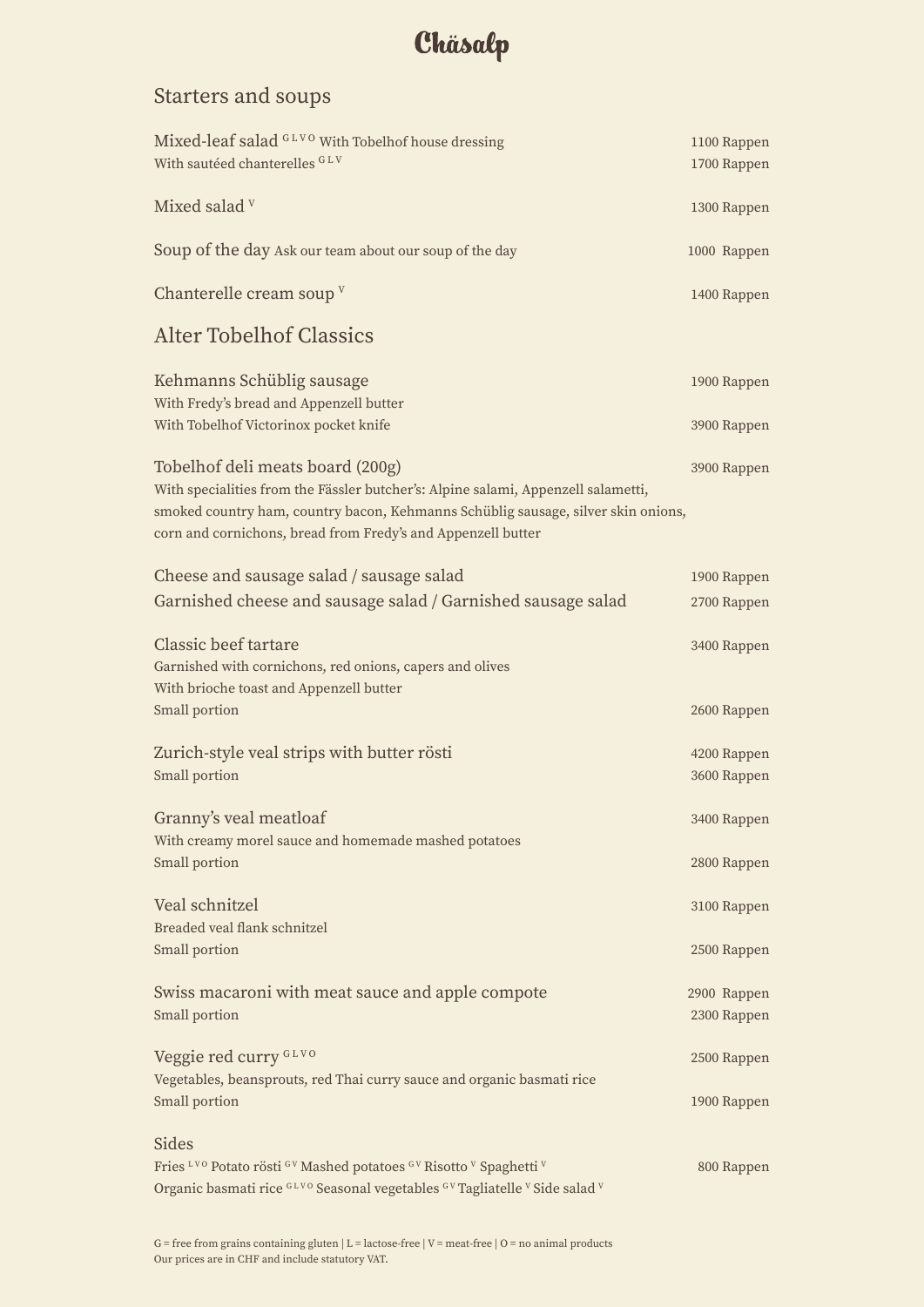#### Chäs fondues

All our fondues are served with boiled potatoes and chunks of bread

| Chäsalp Fondue <sup>v</sup><br>Made to our special house recipe,<br>handed down over generations                                                           | 2900 Rappen |
|------------------------------------------------------------------------------------------------------------------------------------------------------------|-------------|
| Fribourg Fondue Moitié-Moitié v<br>A famous creamy Vacherin fondue                                                                                         | 2900 Rappen |
| Stiereblut Fondue <sup>v</sup><br>Fondue for your fiery side! With Vacherin and<br>Gruyère and lots of chili peppers - delicious!<br>Our chef's favourite. | 3100 Rappen |
| Chlöpfmost Fondue <sup>v</sup><br>A fondue fit for a king with champagne<br>for discerning palates                                                         | 3800 Rappen |
| Bergbauern Fondue<br>A flavourful and hearty fondue<br>with crispy bacon and rustic plum liqueur                                                           | 3400 Rappen |
| Stiere Fondue <sup>v</sup><br>A popular fondue with<br>green peppercorns and mustard                                                                       | 3200 Rappen |
| Waldmeister Fondue <sup>v</sup><br>Our popular Chäsalp fondue with<br>fresh mushrooms                                                                      | 3300 Rappen |
| Müüsli Fondue <sup>v</sup><br>A creamy fondue featuring morels. Perfect for those<br>who love the delicious taste of morel!                                | 3700 Rappen |
| Kälbli Fondue <sup>v</sup><br>Fondue with a selection of fresh herbs                                                                                       | 3100 Rappen |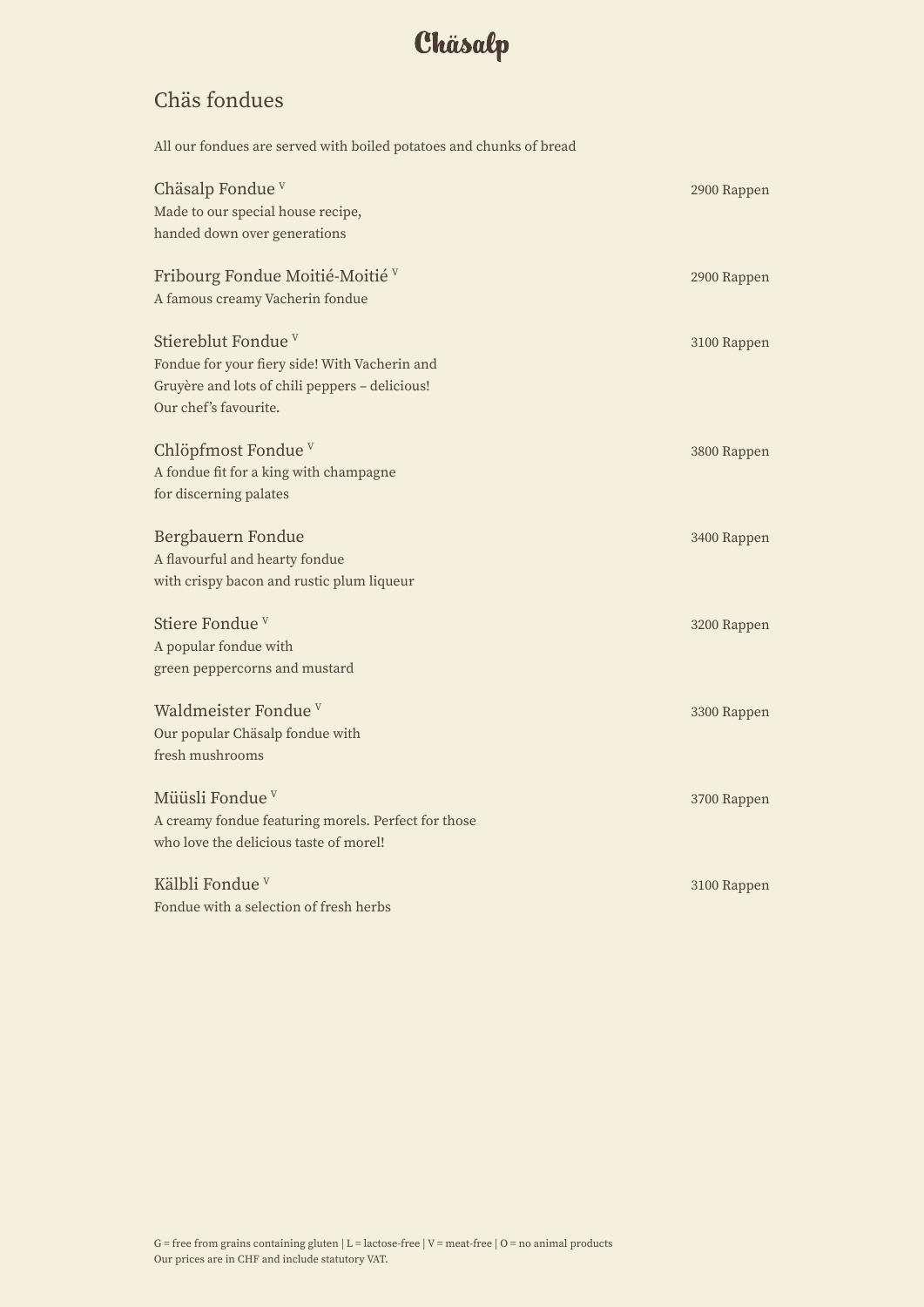#### Chäs fondues

| Sennerinnen Fondue<br>A creamy fondue with ham,<br>chili peppers and pepper strips.                                                                                                                 | 3500 Rappen |
|-----------------------------------------------------------------------------------------------------------------------------------------------------------------------------------------------------|-------------|
| Stall Fondue <sup>v</sup><br>Fondue made with homemade tomato sauce.<br>A fondue with many fans.                                                                                                    | 3200 Rappen |
| Schweine Fondue <sup>v</sup><br>Our popular Chäsalp fondue with truffle butter.<br>The favourite of our kitchen director Birger Kehmann.                                                            | 3900 Rappen |
| Chili Fondue <sup>v</sup><br>This fondue will surely warm you up.<br>Our special blend of cheeses, with one of<br>the hottest chillies in the world (bhut jolokia).<br>Aficionados only!            | 3300 Rappen |
| <b>Büffel Fondue</b><br>A Chäsalp fondue blend featuring mozzarella,<br>served with a small platter of salami,<br>so you can spear salami and bread together on your fork.                          | 3800 Rappen |
| G'sundheits Fondue <sup>v</sup><br>Our special fondue blend featuring calvados<br>and dried apple chunks.                                                                                           | 3400 Rappen |
| <b>Fondue Feast</b>                                                                                                                                                                                 |             |
| For 3+ diners<br>we recommend our special Fondue Feast.<br>Also possible for only two guests. Additional 800 Rappen per guest.                                                                      | 4500 Rappen |
| Choose from our wide selection of fondues or let our chef surprise you.<br>A proper feast includes all the sides including cornichons, silver skin onions,<br>baby corn, fresh fruit and diced ham. |             |
| Available to order until 9:30 pm                                                                                                                                                                    |             |
| Also possible for only 2 guests. Additional charge per guest                                                                                                                                        | 800 Rappen  |